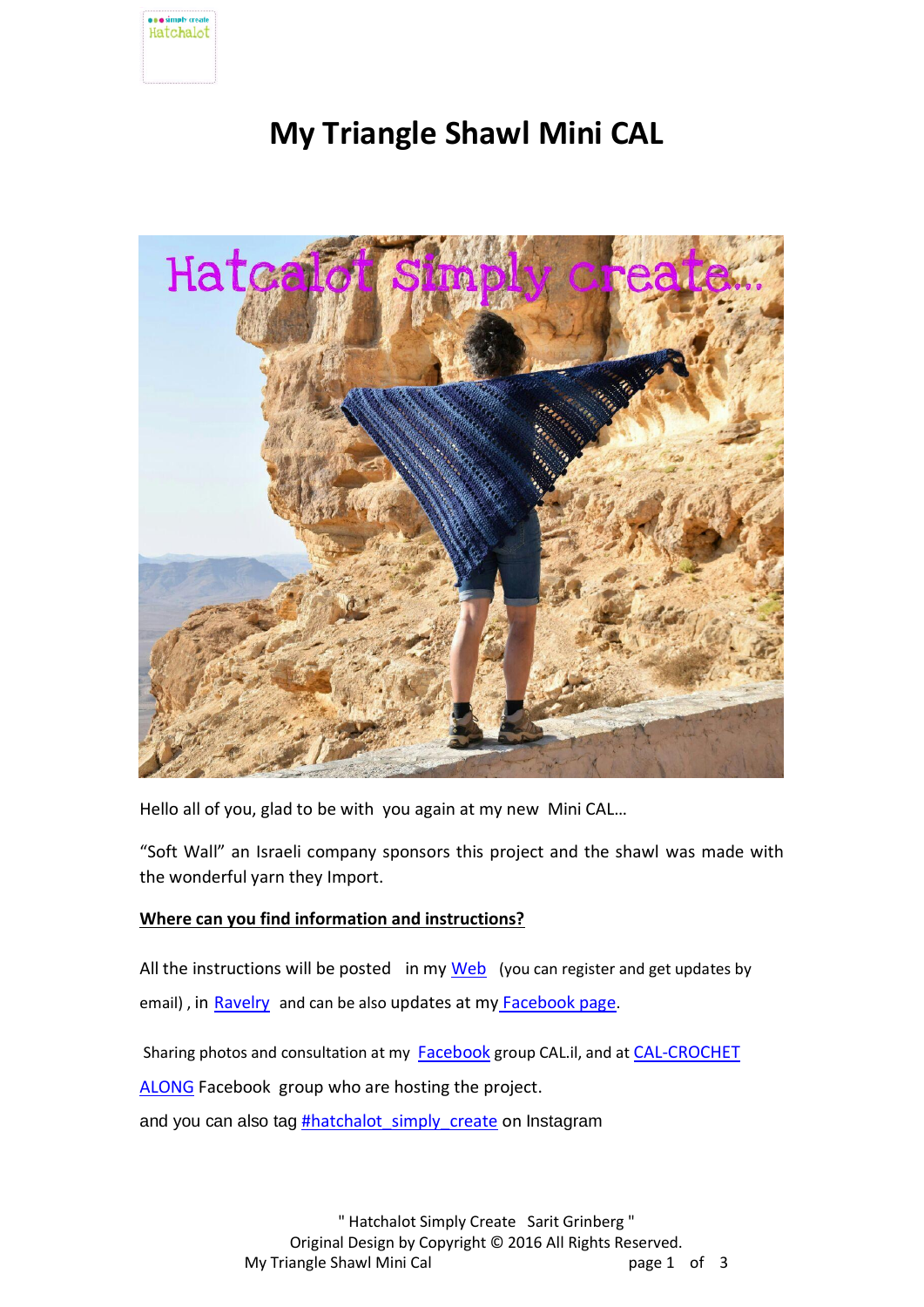

## **Schedule**

The project has 3 parts and will last 3 weeks:

Part 1: The shawl – will be posted on December  $8<sup>th</sup>$  2016

Part 2: Pompons finish – will be posted on December  $15<sup>th</sup>$  2016

Part 3: Mystery and surprising shawl pin for the shawl – will be posted on December 22<sup>nd</sup> 2016

## **So, what do you need to know?**

The project is at beginner's level and suits even if it's your first crochet project.

All you need to know are the basic crochet techniques: chain, half double crochet, double crochet.

The instructions will be followed by photo instructions to help understanding how and where to enter.

#### **Materials:**

- 4 packs of Himalaya air wool multi yarn 100 grams, 155 meters (170 yards, 3.5 oz).(4 MEDUM).
- Any yarn (stash will be enough) in a color of your choice for making the broach for the shawl.
- Crochet hook: 9-10 mm according to the gauge (details later).
- Needle to weave in ends.
- Short plastic knitting needles for cable (one needle or a simple set of 3).
- \*\*\* Kits available for purchase at my internet store **[LINK](http://hatchalotsarit.co.il/product/my-triangle-shawl-cal-yarn-kit-international-shipping/)**